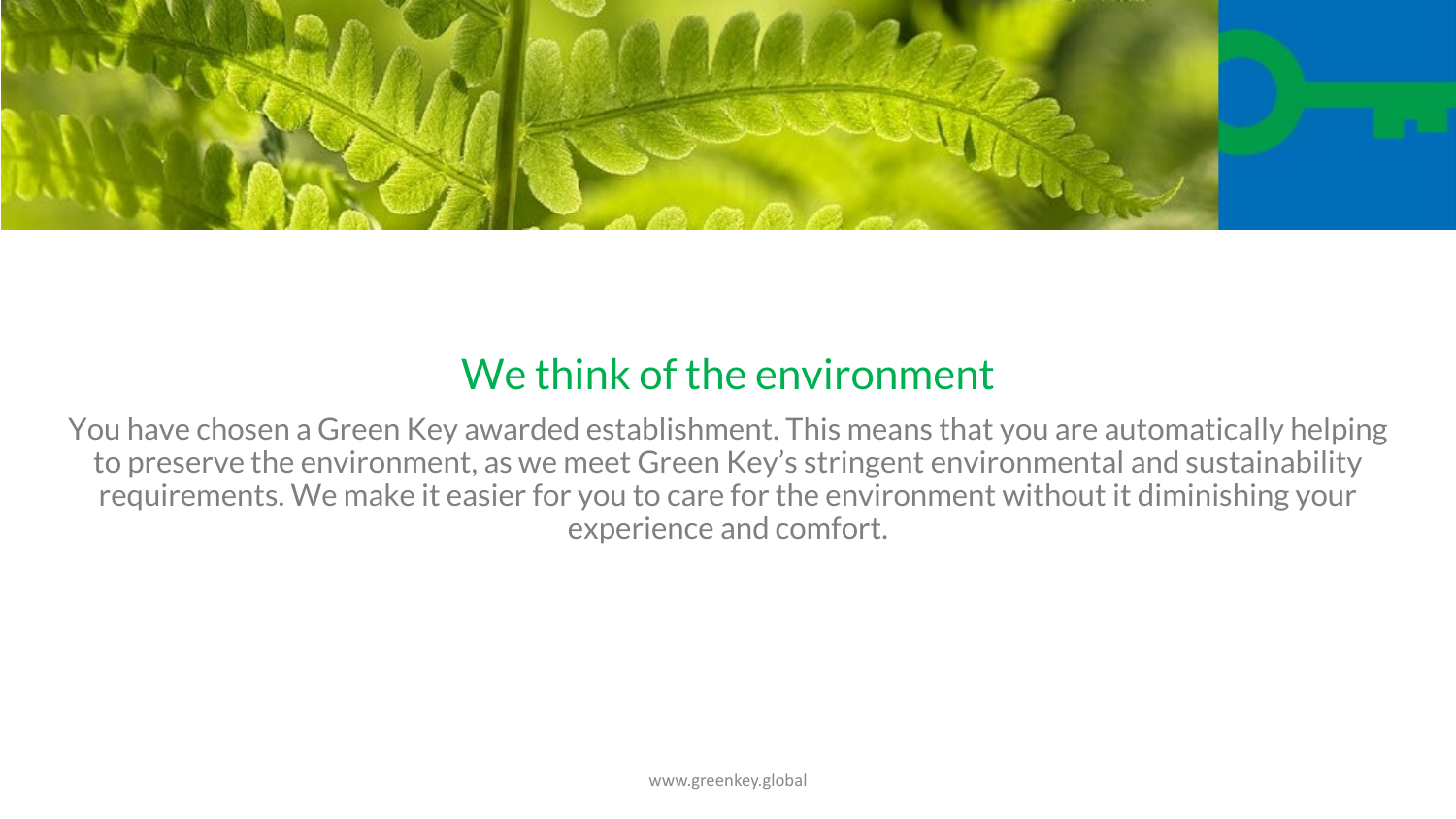

#### We save on water – not on cleanliness

Water is important to us all. We aim to make it easy for you to use less water without it diminishing your experience and comfort. We have water-saving showers, taps and toilets, so that both you as a guest and we as an establishment save water.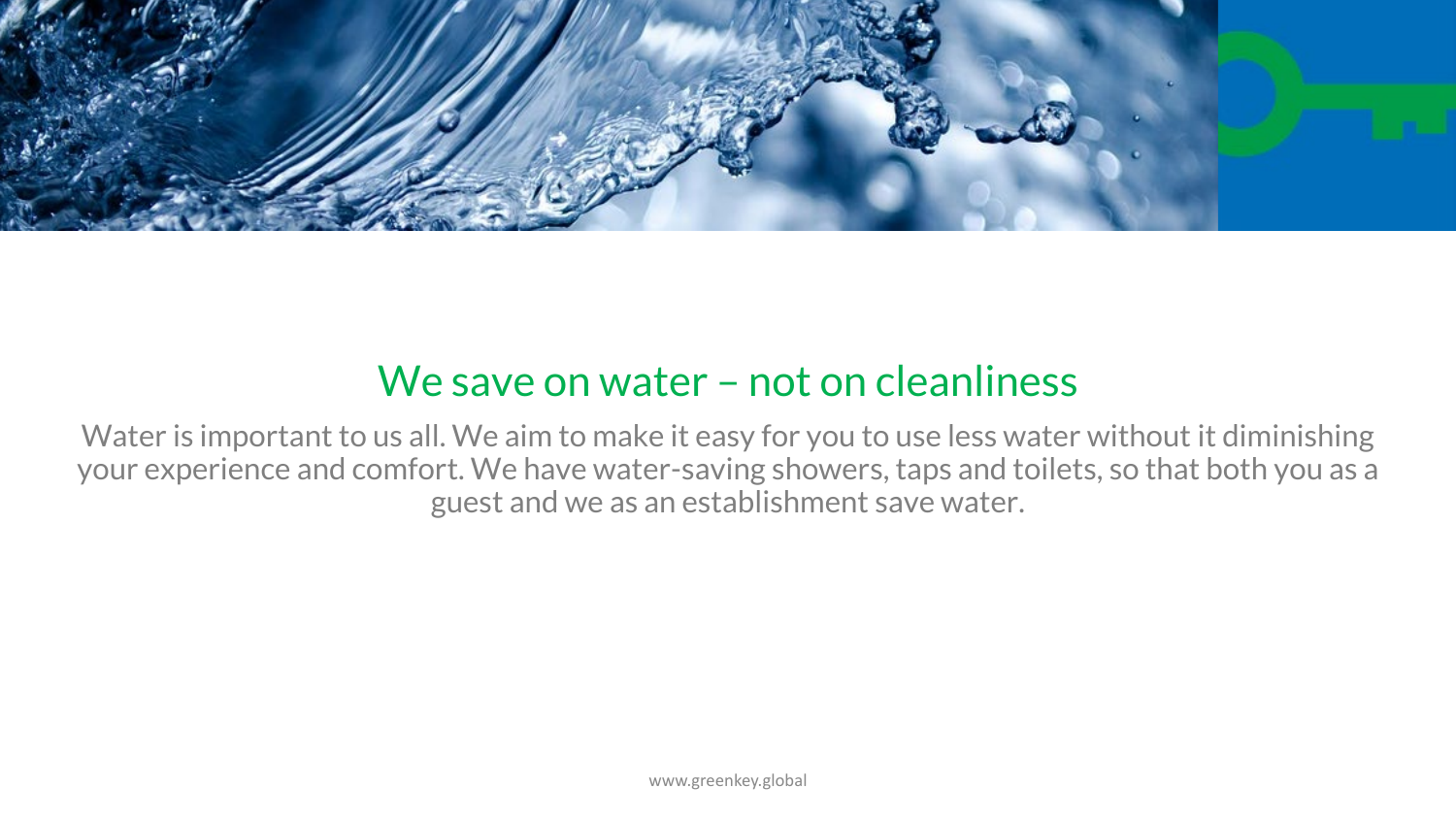

# We save on energy - not on lighting

We do not save on lighting, but on energy. We do this by using low-energy lighting, sensors and an intelligent light management system. We make it easy for you to save energy while ensuring that you have cosy, functional lighting.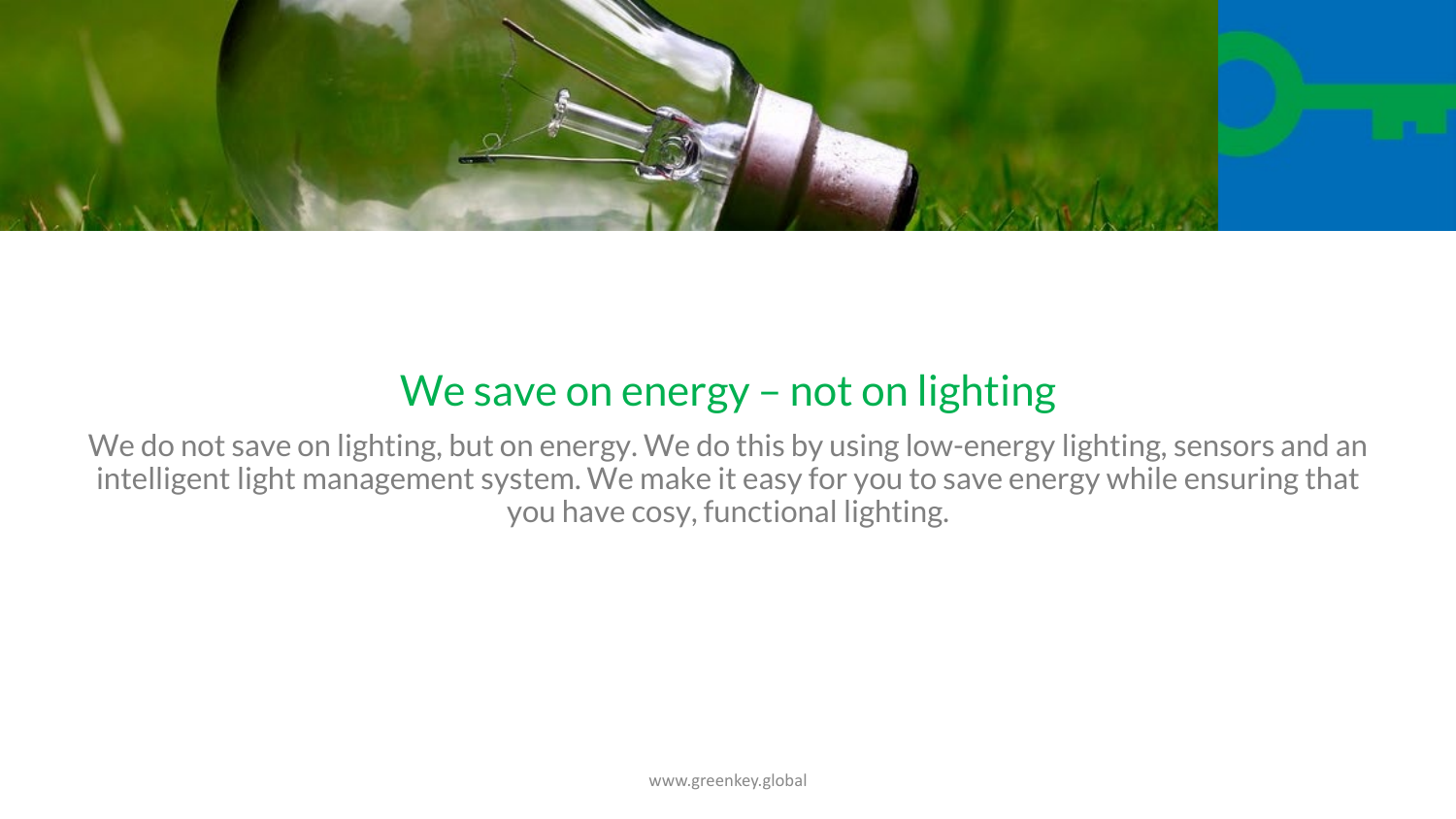

#### We save on chemicals – not on hygiene

We use environmentally friendly and environmentally labelled cleaning agents, equipment and work methods, so that less chemicals and water are used. We want you to benefit from a better indoor climate with fewer chemicals from cleaning agents while keeping everything clean and nice.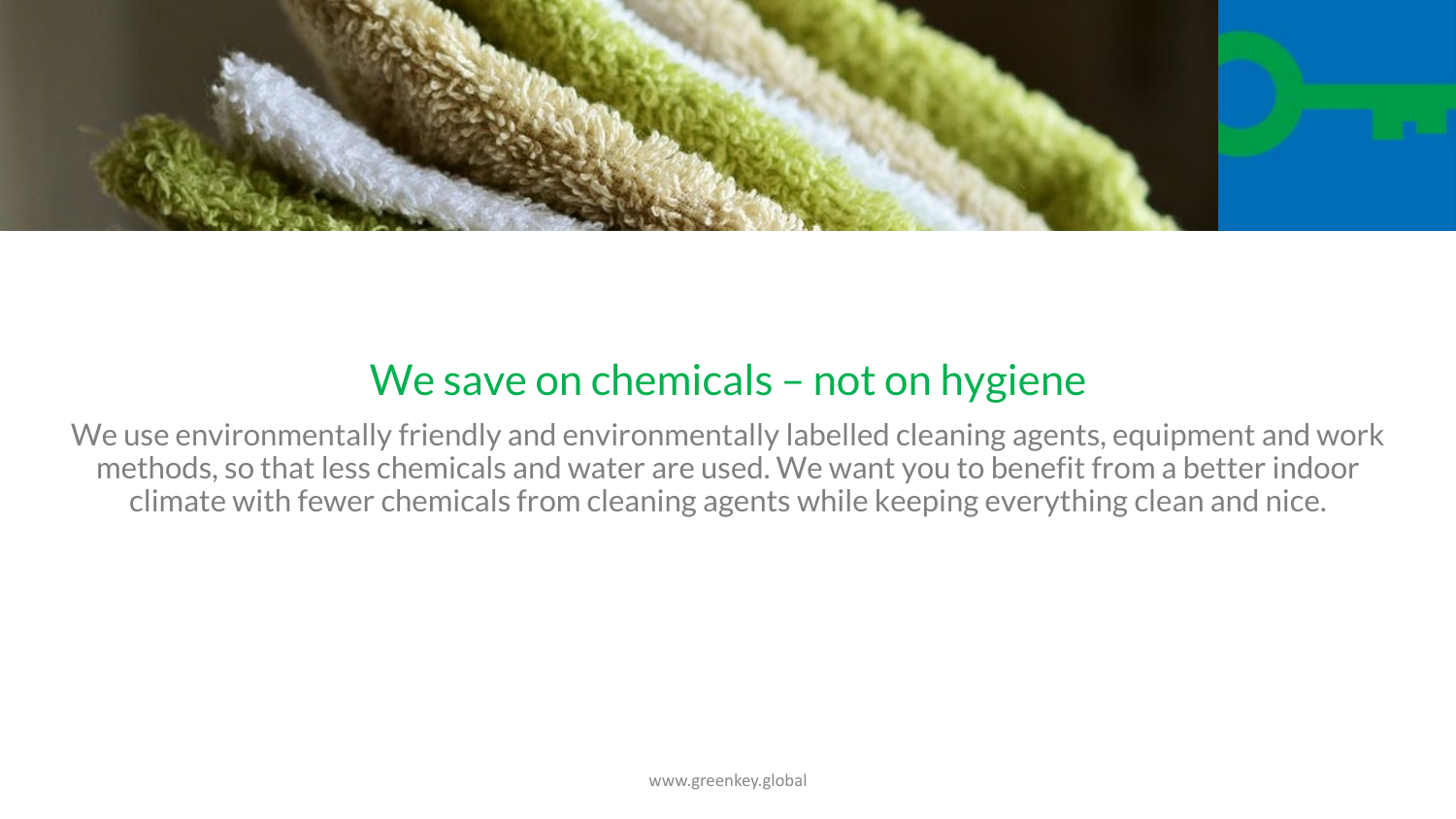

# We sort waste

We sort waste into 'regular' and 'environmentally harmful', so that as much as possible gets recycled and constitutes least harm for the environment. We want to make it easy for you to sort your waste. Please place newspapers, paper, cans, plastic and glass bottles beside the waste bin. Used batteries may be handed in to reception.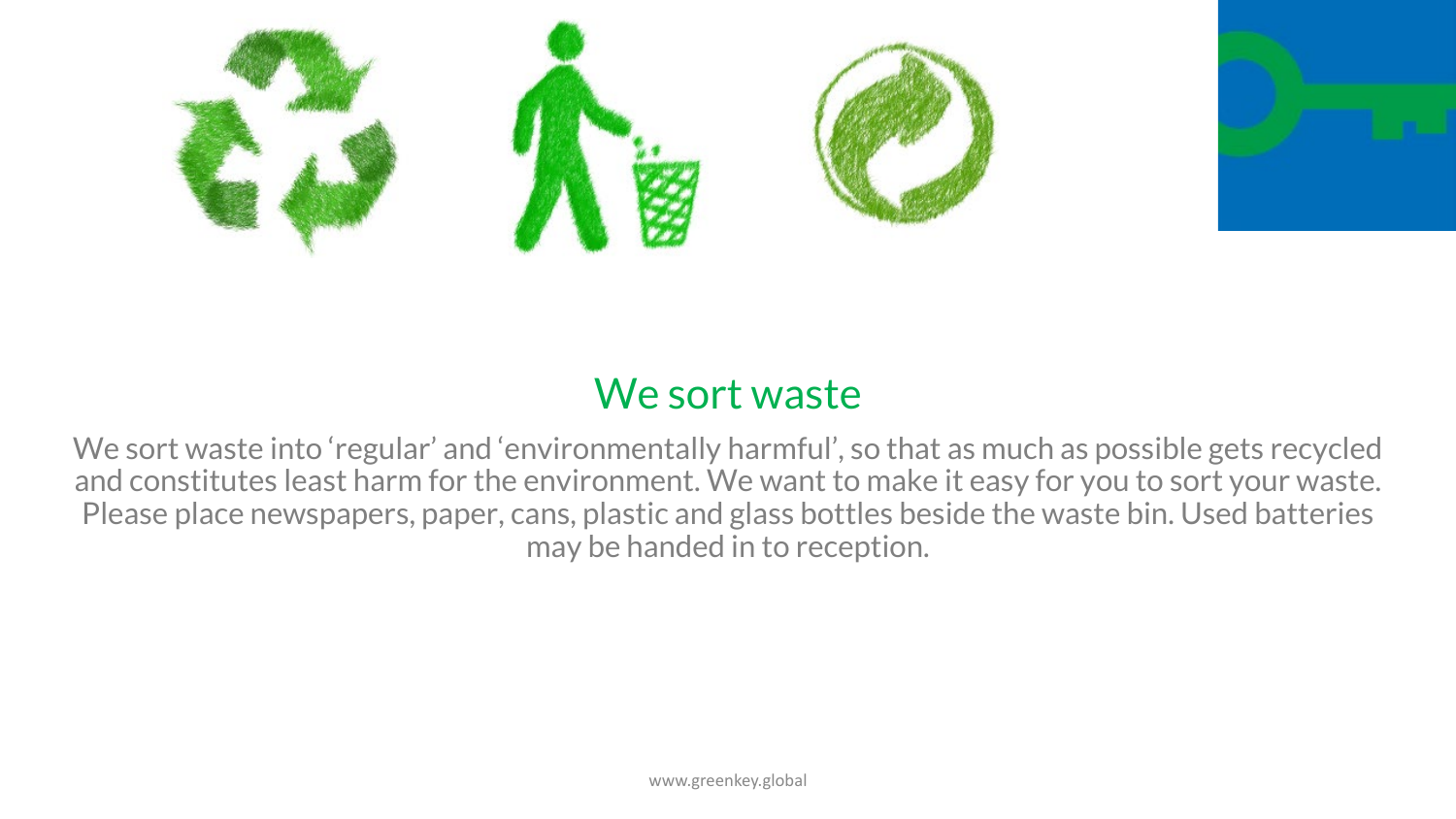

# We make environmentally friendly food

We make food in an environmentally friendly way using organic, seasonal, local and free-range products. We want to make it easy for you to care for the environment – also when you eat – while giving you good, intriguing taste experiences.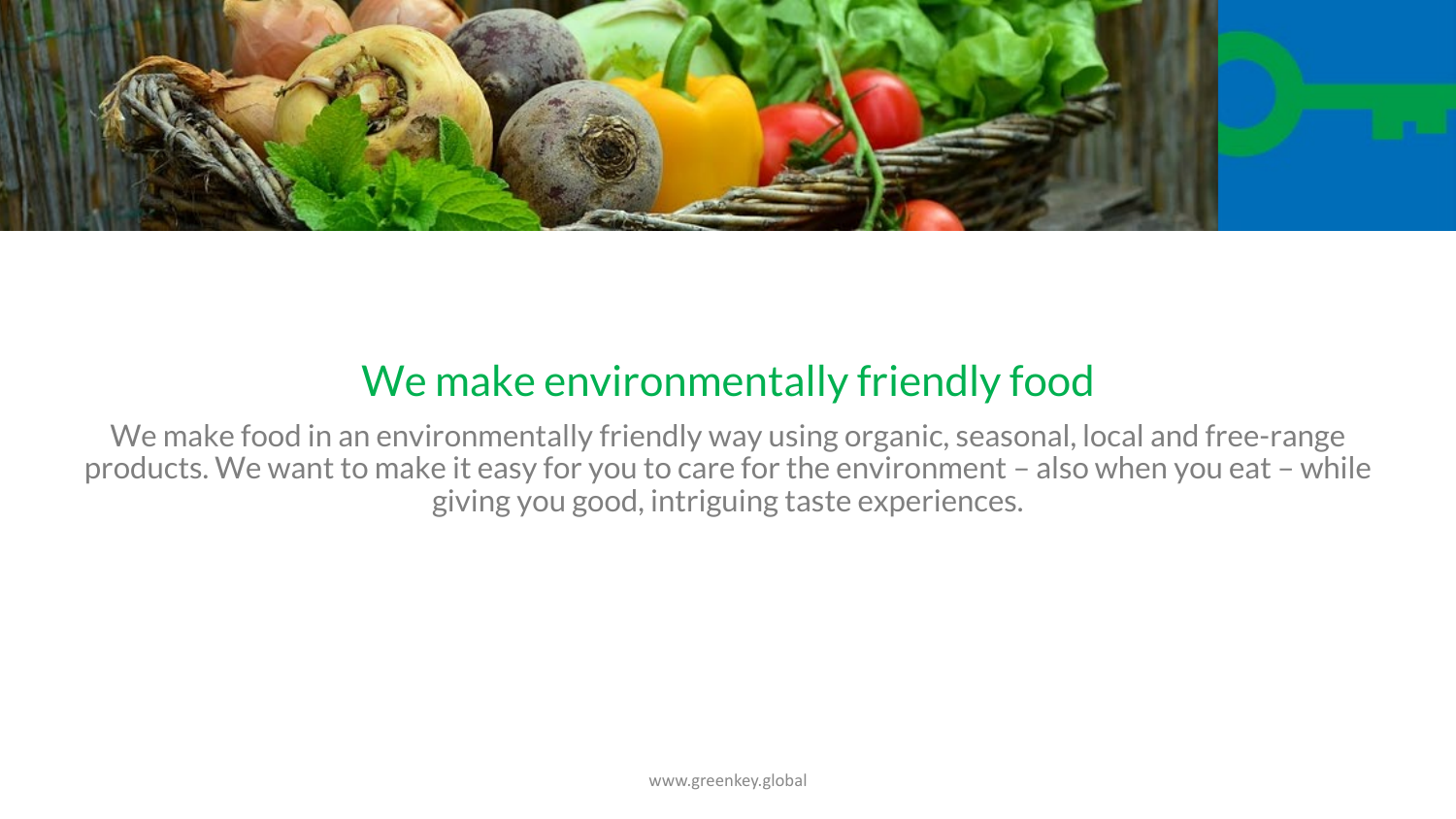

### We save on washing – not on hygiene

We use environmentally friendly and environmentally labelled detergents and do not wash clothes, towels and bed linen that have not been used. To save on detergents, packaging, water and energy, we give you the option of using your towels an extra day. Please leave your towel on the floor if you wish to have it changed. We also normally wash your bed linen every third night only, unless you ask us to do it more frequently.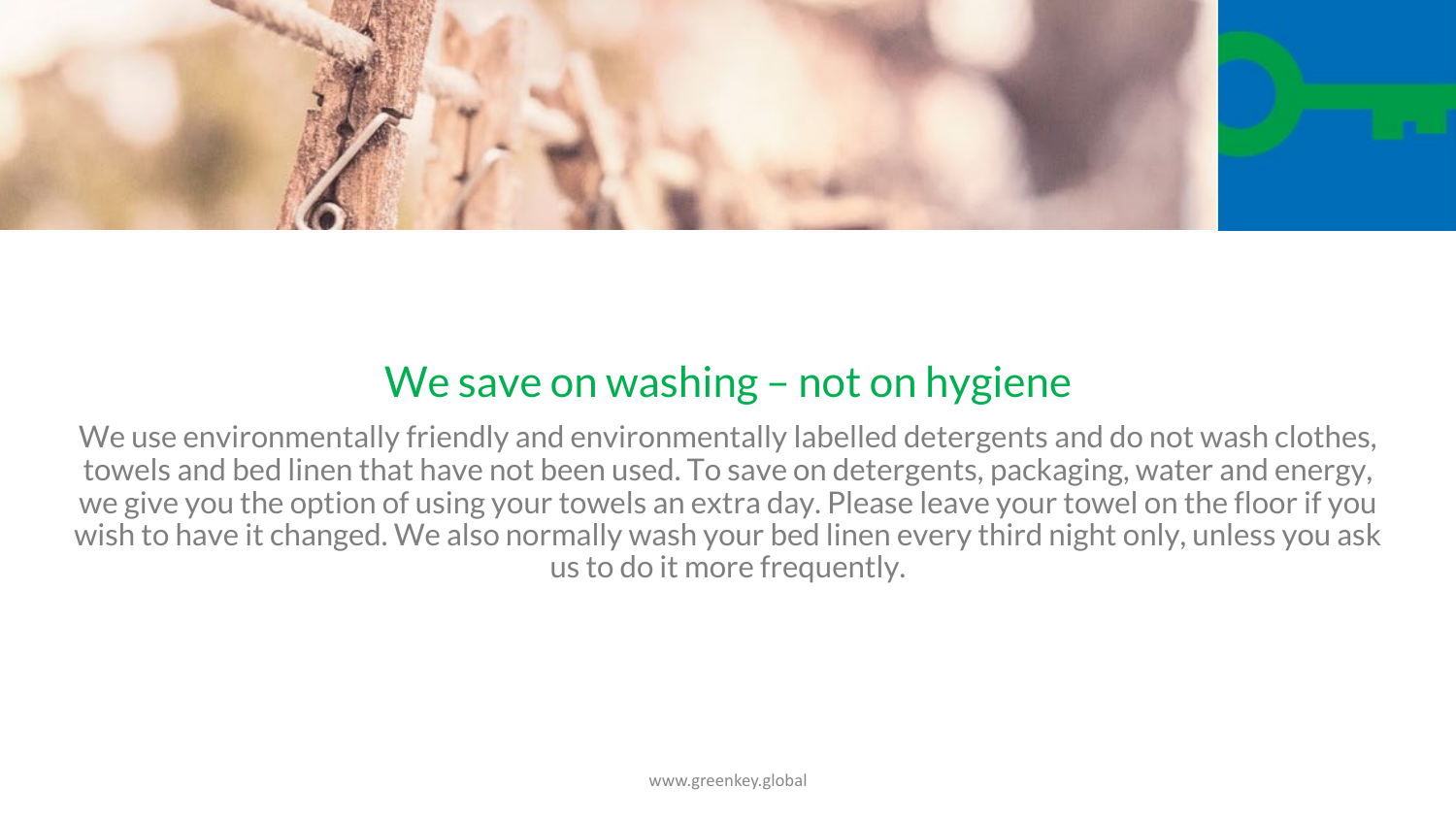

#### We save on energy – not on heating

We do not save on heating, but on energy. We do so by installing good insulation and low-energy windows, and by using heating and cooling as required. We make it easy for you to save energy while enjoying a comfortable temperature and good indoor climate.